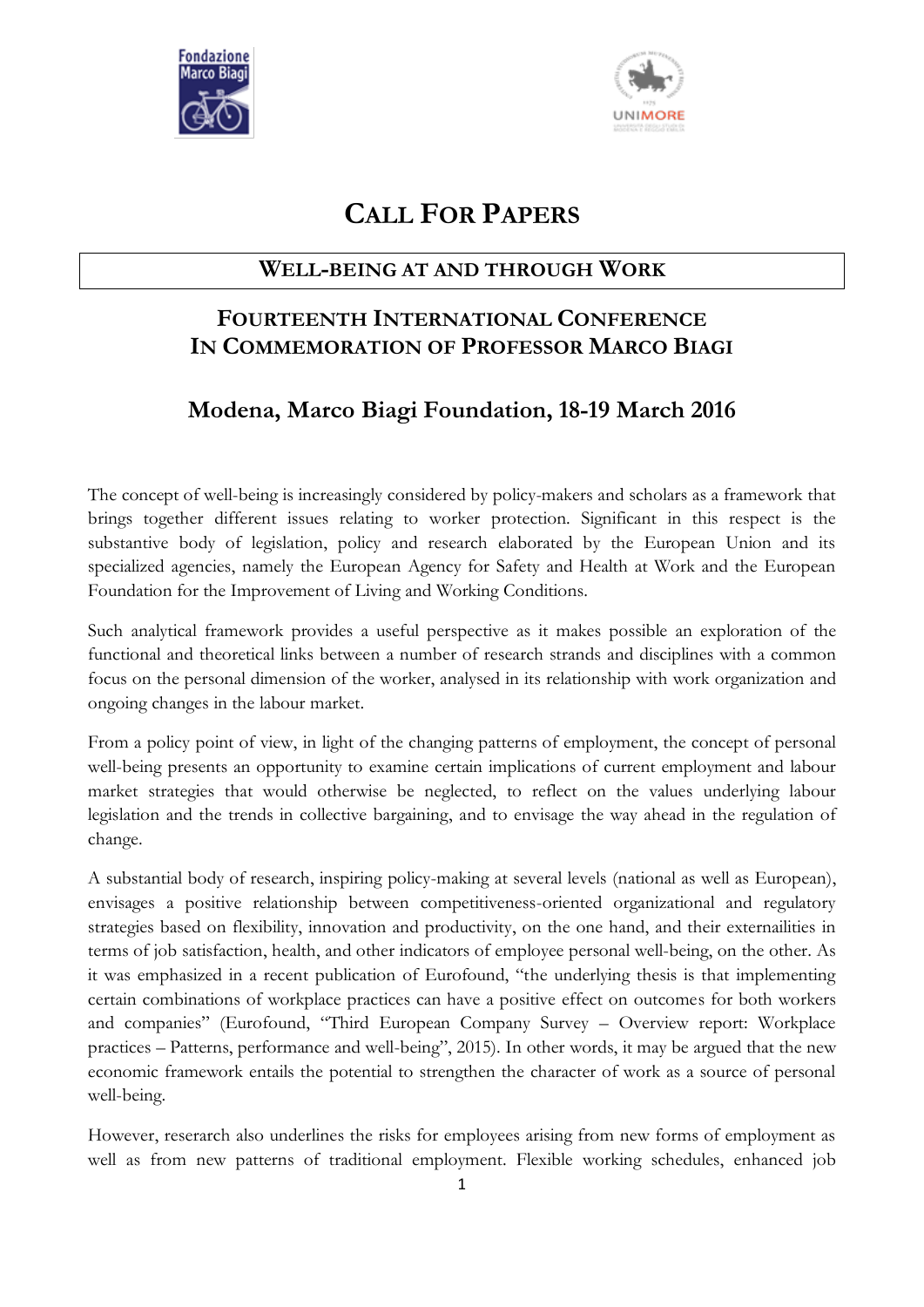mobility, increased functional autonomy and atypical forms of work may prove beneficial in providing better opportunities for vocational development, work-life balance, and integration into the labour market for certain categories of workers, but they may also entail social and occupational isolation, labour market segmentation, a sense of insecurity, a lack of social protection, and other factors that can adversely affect worker health and safety, leading to stress, injuries and occupational diseases (Eurofound, "New Forms of Employment", 2015).

A recent survey by the European Agency for Safety and Health at Work has pointed out in particular that the emergence of peculiar psychosocial risks can be linked to "the way work is designed, organised and managed, as well as to the economic and social context of work", resulting in an increased level of stress and can lead to serious deterioration of mental and physical health (European Agency for Safety and Health at Work, "Second European Survey of Enterprises on New and Emerging Risks-ESENER-2", 2015).

Hence, the developments in the world of work challenge policy-makers, social partners and researchers to update the traditional machinery and put into practice new tools to ensure that workers are protected from the risks arising from the workplace.

Other research and policy strands adopting the "human development" perspective advocate a shift of the theoretical and policy framework from "jobs" and "employment" to "work", and also invite to focus on the interaction between paid work and living conditions. In this connection it may be argued that the interaction between paid work and living conditions should be defined in broader terms. In this conceptualization, living conditions not only depend on monetary income but also on extended income – placing a monetary value on unpaid work care and housework and recognizing gender inequalities in its distribution – along with social relations and the formation of social capital. In addition there is a need to measure the social costs of low-grade employment, both in terms of living conditions of the individual and his/her family and in terms of social capital (United Nations Development Programme, "2015 Human Development Report – Rethinking Work for Human Development", forthcoming).

The conference aims to include contributions from different disciplinary perspectives (law, industrial relations, economics, organization theory, sociology, psychology, ergonomics), in order to broaden the knowledge base about changes in the world of work and their impact on personal well-being. Opportunities and risks need to be examined together to cast light on recent developments and to outline innovative solutions in respect of how regulators (lawmakers, the social partners and other stakeholders and relevant actors) can contribute to promoting the conciliation of different needs to achieve solutions that match the needs and opportunities of changing employment patterns with the well-being and fair treatment of workers. For this purpose, four main strands can be identified:

- 1. **Working Time**. The strand will investigate the evolution of working time patterns, with a focus on current practices and regulatory sources. Papers addressing one or more of the following issues, in the perspective of employees' well-being, will be particularly welcome:
	- changes in the regulatory framework aimed primarily at increasing flexibility (reference may be made, for instance, to the evolving European framework);
	- the integration between legislative and collective bargaining provisions, with particular emphasis on the description of original and innovative solutions;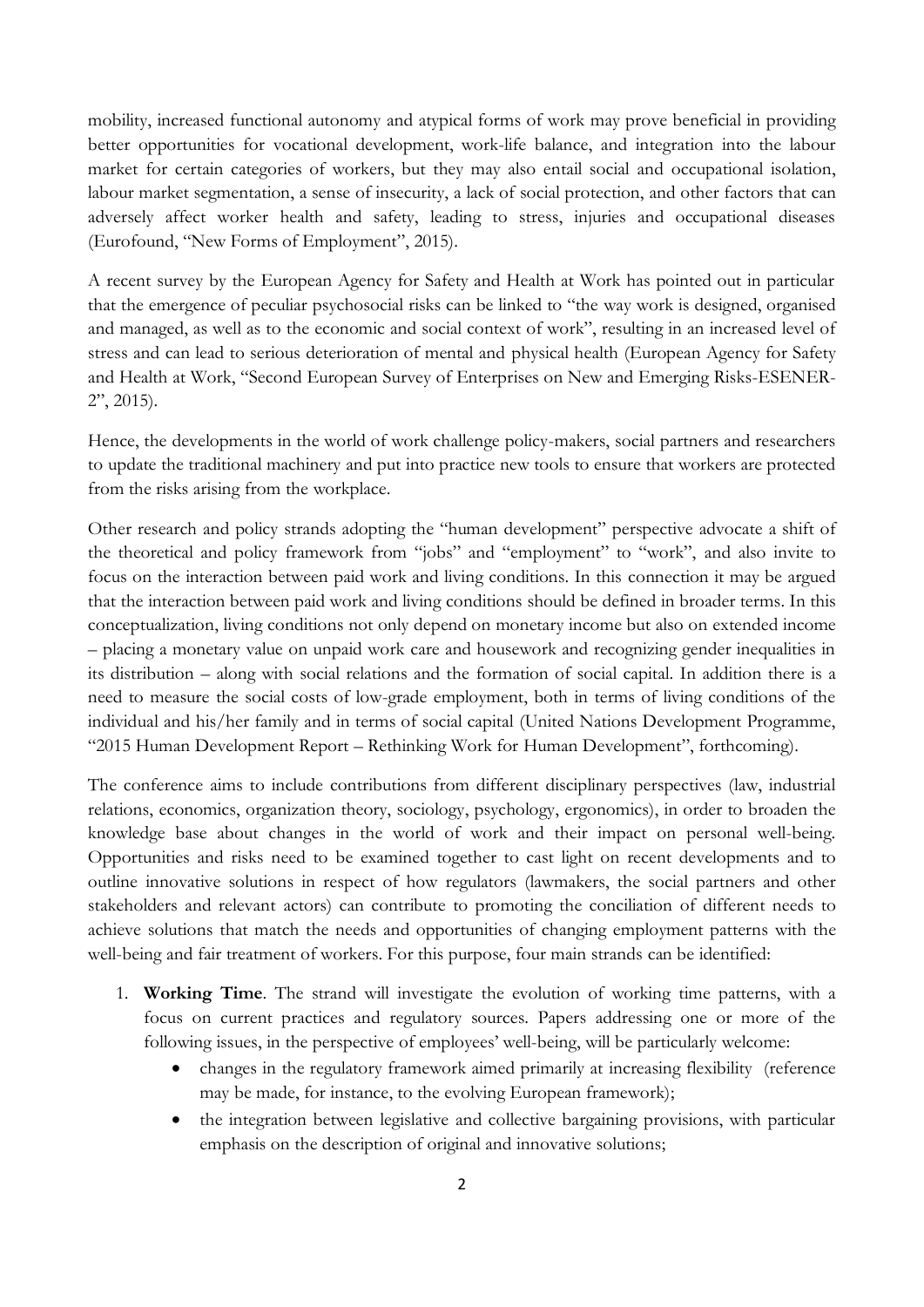- the interaction between working time arrangements and other organizational and normative measures;
- opportunities and risks relating to productivity and work-life balance, including measures adopted to enhance the beneficial effects and prevent the misuse as well as the adverse effects of flexibility (e.g.with reference to work-related stress).
- 2. **New Forms of Employment and Well-being at Work**. This strand is intended to provide insight on the implication on worker well-being of changing patterns of work linked to:
	- the new forms of work deriving from technological development, diversification of vocational expertise and skills and the dematerialization of the workplace (e.g. smart working, telework);
	- new organizational arrangements in the workplace; increased autonomy in performing work and the functional interchangeability of jobs;
	- the models of collective representation of workers in atypical forms of employment and the extent to which collective players contribute to the protection of workers' wellbeing.
- 3. **Workplace Health and Safety**. The papers in this strand should put the traditional workplace health and safety issues in the context of recent labour market and organizational developments, with a view to assessing the effectiveness of the regulatory framework, practices and cultural backgrounds in relation to safety and prevention, and to identify possible improvements. Topics may include:
	- integration of specific categories in the workplace, such as people with disabilities, young and older persons;
	- measures related to challenge peculiar risk factors such as those of a psychosocial nature;
	- organizational models and work practices devoted to the prevention of injuries and occupational diseases, with particular regard for industrial relations practices, employee involvement etc.;
	- the functioning and effectiveness of regulatory tools aimed at incentivizing the adoption of preventive and inclusive measures and sanctioning liability for injuries and occupational diseases.
- 4. **Company Welfare**. This strand will focus on the tools deployed for the protection of workers' well being from old and new "social risks" such as those related to health, aging, work-life balance, care responsibilities, housing, income support, skills development and the like. Papers that deal with the following issues will be particularly welcome:
	- the relationship between public and private welfare services and the emerging dimension of company welfare provisions;
	- the normative and contractual provisions dealing with the enlargement and diversification of personal needs, the emergence of "new social risks" and the increasingly complex and fragmented configuration of workers' interests;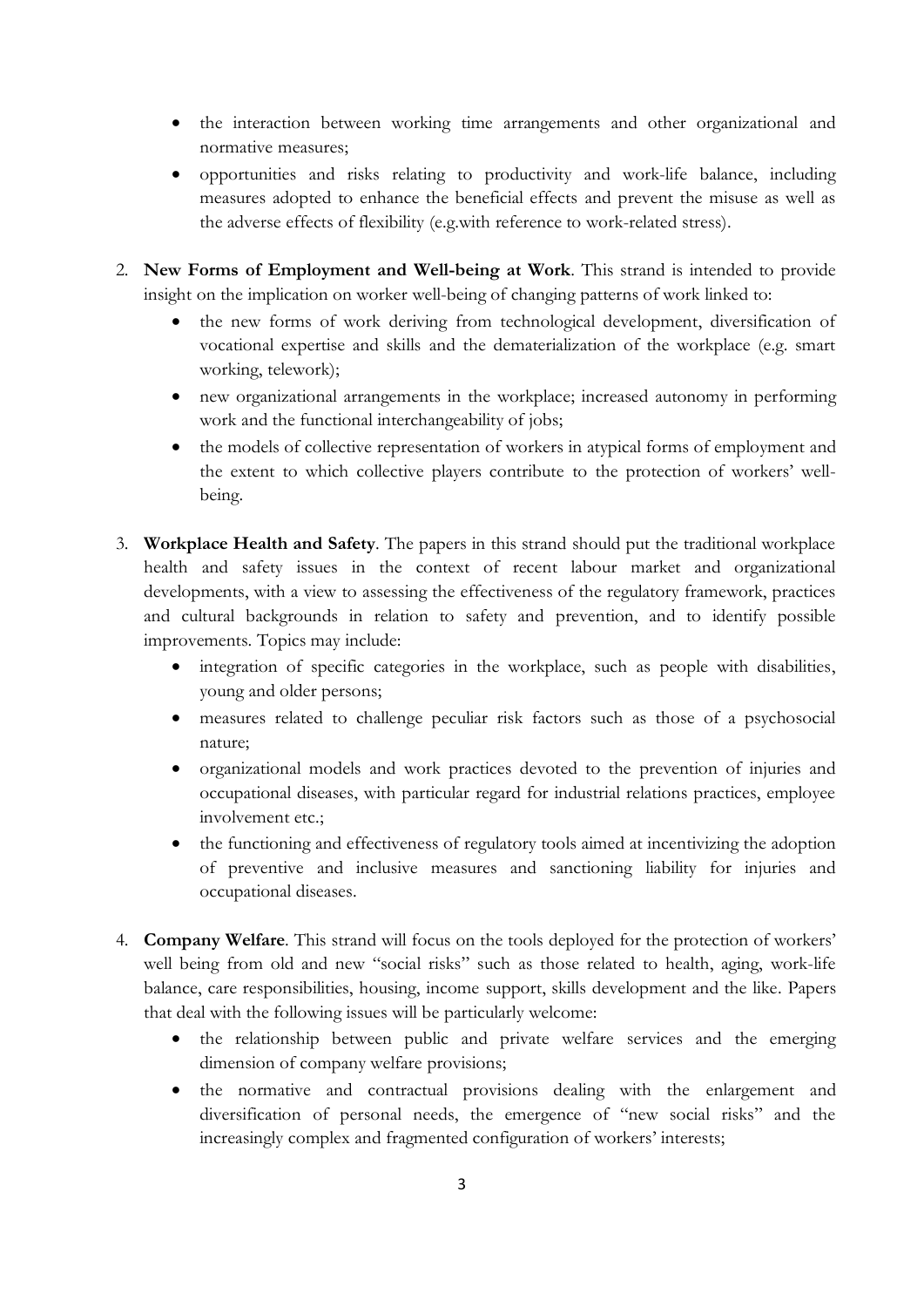- the links between work organization and employee welfare;
- the role of collective bargaining in setting up and governing welfare measures.

## **SUBMISSIONS**

Participants who intend to contribute a paper to one of the conference strands should submit by **26 June 2015** an **expression of interest**, indicating:

- the title of the proposed paper;
- a brief description of about **150 words**, that should present the topic and highlight the nature of the paper (theoretical analysis, strategic paper, presentation of empirical data etc);
- the paper's disciplinary or inter-disciplinary background (e.g. Labour Law, Organization Theory, Labour Economics);
- the author's affiliation;
- the conference strand where the paper is intended to be included. However, the Organising Committee reserves the right to assign papers to the strand and session they consider to be most appropriate.

Expressions of interest will selected by the Organsising Committee by **15 July 2015**.

Selected authors will be invite to present an extended abstract (**2000 words**) no later than **1 September 2015**, by filling the form that will be made available from June 2015 on the Marco Biagi Foundation website: www.fmb.unimore.it

Abstracts shall include a brief discussion of the results and conclusions that the paper aims to present.

Extended abstracts will be selected by the Organising Committee by **18 September 2015**.

Selected authors shall submit a full papers of about **8000 - 10000 words** by **18 December 2015**. Full papers should present a complete piece of research and not be limited to the description of a work in progress.

The Organising Committee reserves the right to refuse full papers that are not consistent with the conference strands or with the expression of interest/full abstract that have been approved.

The working languages of the conference will be English and Italian. Abstracts and papers may be submitted either in English or in Italian.

## **DEADLINES**

- Deadline for submission of expressions of interest: **26 June 2015**
- Deadline for submission of extended abstracts: **1 September 2015**
- Deadline for submission of full papers: **18 December 2015**